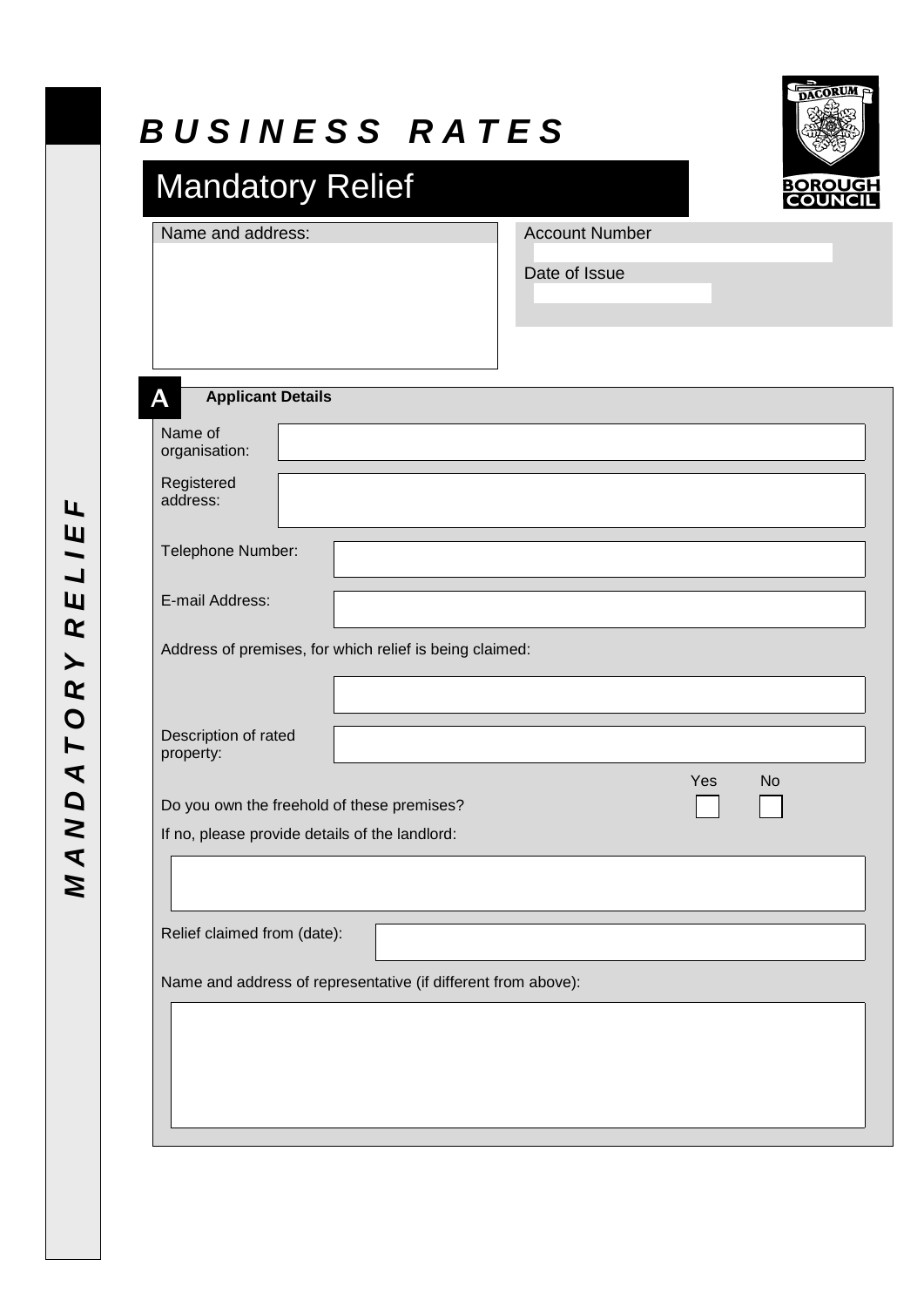# *B U S I N E S S R A T E S*

| B | <b>Charity or Organisation Details</b>                                           | (please tick) |           |
|---|----------------------------------------------------------------------------------|---------------|-----------|
|   | Is the applicant:                                                                | Yes           | <b>No</b> |
|   | A registered charity?                                                            |               |           |
|   | If yes please give registration number                                           |               |           |
|   | Excepted or exempt from registration?                                            |               |           |
|   | Recognised as a charity for Income Tax purposes?                                 |               |           |
|   | A registered Community Amateur Sports Club (CASC)?                               |               |           |
|   | Please use separate sheet if you need more room to answer any of these questions |               |           |
|   | What are the main objectives and purposes of the charity                         |               |           |
|   |                                                                                  |               |           |
|   |                                                                                  |               |           |
|   |                                                                                  |               |           |
|   |                                                                                  |               |           |

If exempt from registration please state grounds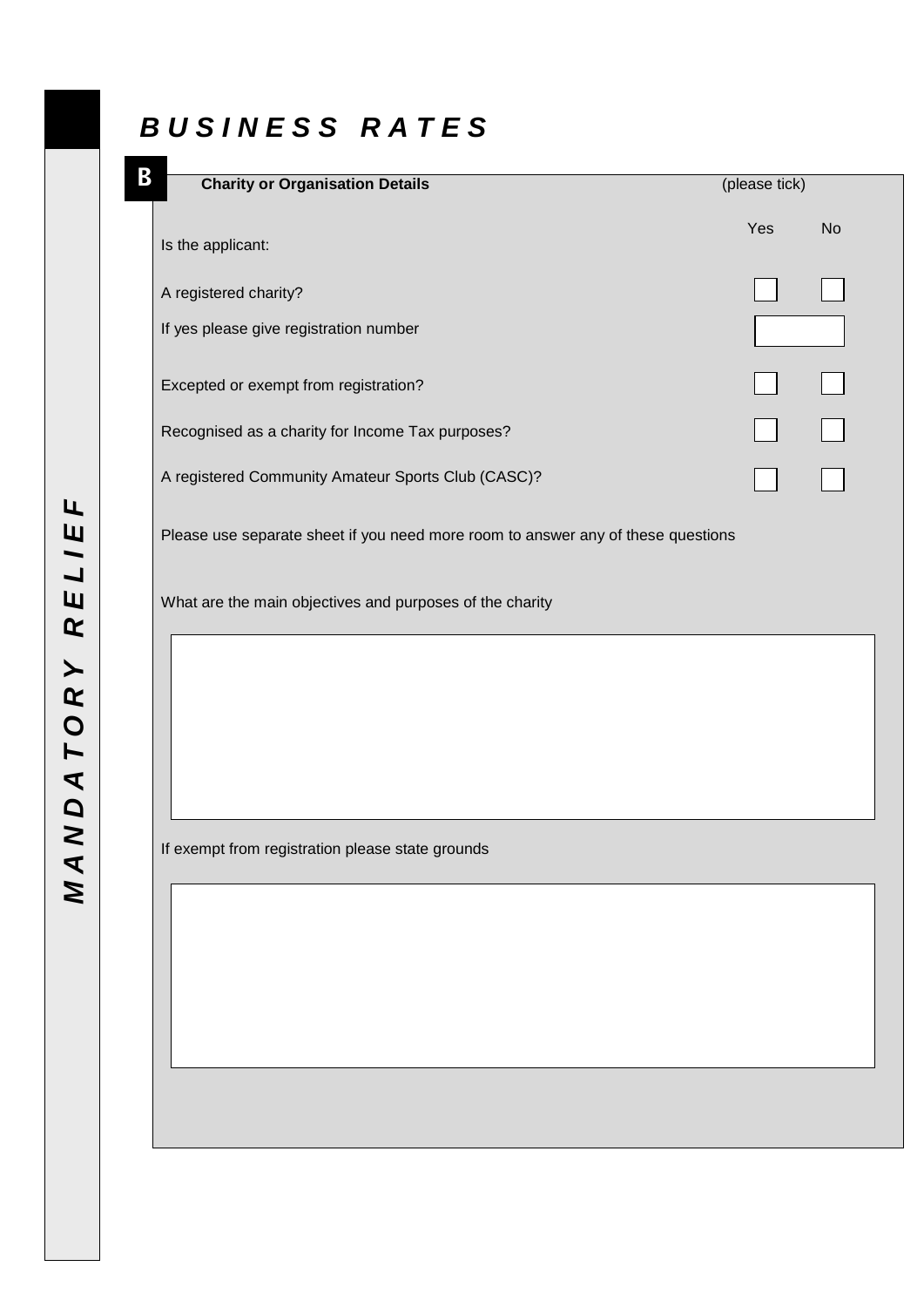## *B U S I N E S S R A T E S*

#### **The Premises**

**C**

What is it used for?

Are the premises used wholly or partly as a shop to sell goods given to the charity If '**yes**' please provide the percentage of sales that are attributable to donated goods Percentage of sales used to support the objectives of the charity

Yes No. 2008. In the second contract of the second contract of the second contract of the No

Is it used by anyone else, and if so by whom and for what purpose?

#### **Important Note**

I declare that the information given in this applicaton is true and accurate to the best of my knowledge

Signature **Date** 

Position with or relation to organisation

Please return to: Business Rates

Dacorum Borough Council The Forum Marlowes Hemel Hempstead Herts HP1 1DN

%

 $\frac{9}{6}$ 

 $\overline{a}$ 

 $\overline{ }$ 

Tel: (01442) 228268